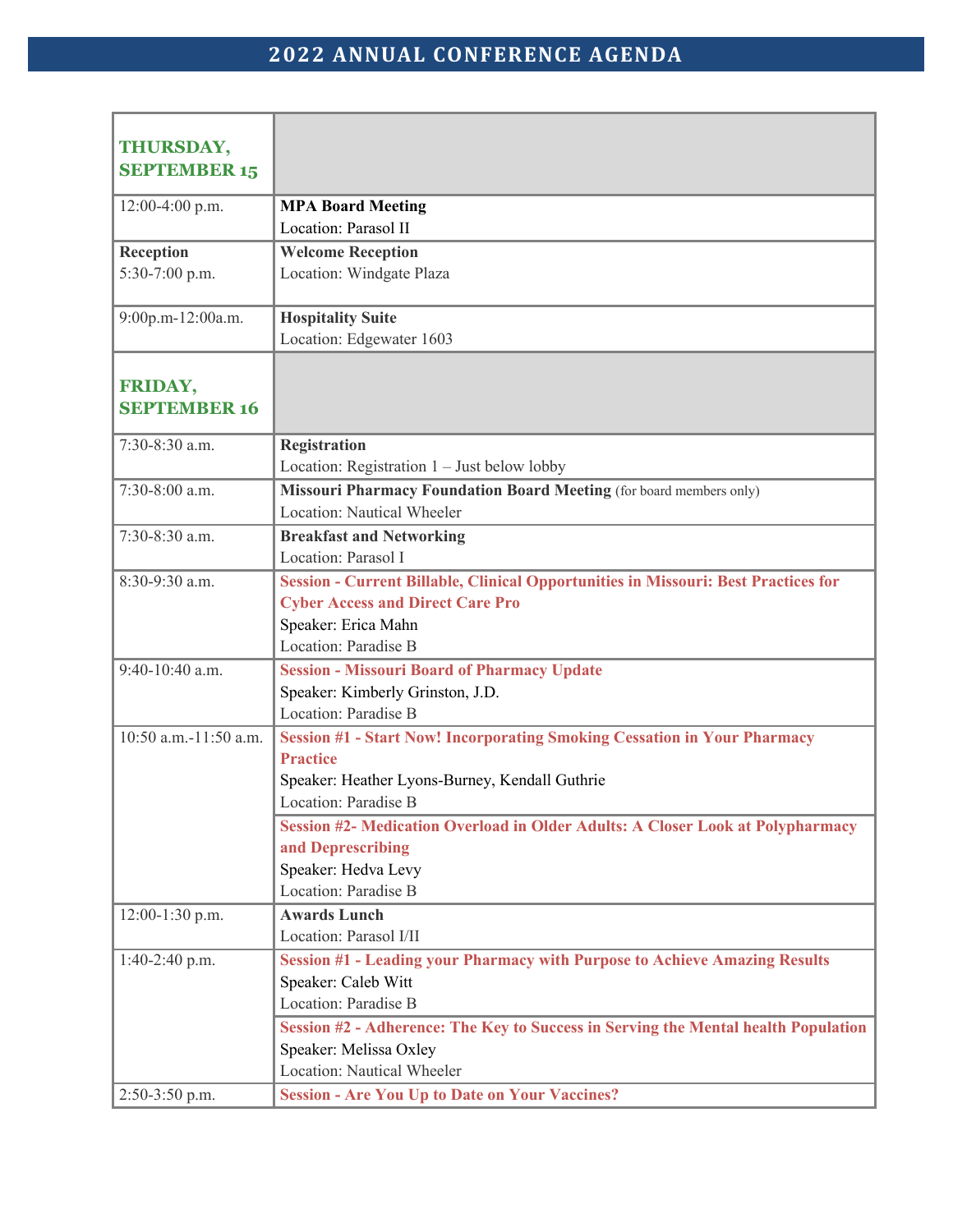## **2022 ANNUAL CONFERENCE AGENDA**

|                      | Speaker: Lisa Cillessen                                                         |
|----------------------|---------------------------------------------------------------------------------|
|                      | Location: Paradise B                                                            |
| 4:00-5:00 p.m.       | <b>Session - Building a Collaborative Practice Agreement from Top to Bottom</b> |
|                      | Speaker: Cassie Heffern                                                         |
|                      | Location: Paradise B                                                            |
| $5:10-6:10$ p.m.     | <b>Session - The Business Mind: Speed Networking Event</b>                      |
|                      | Location: Paradise B                                                            |
| 9:00p.m-12:00a.m.    | <b>Hospitality Suite</b>                                                        |
|                      | Location: Edgewater 1603                                                        |
|                      |                                                                                 |
| <b>SATURDAY,</b>     |                                                                                 |
| <b>SEPTEMBER 17</b>  |                                                                                 |
| 7:30 a.m.            | <b>Registration</b>                                                             |
|                      | Location: Registration $1 -$ Just below lobby                                   |
| 7:30-8:30 a.m.       | Past President's Breakfast (Invite Only)                                        |
|                      | Location: Windgate 64                                                           |
|                      | <b>Breakfast (All Attendees) Presentation by NovoNordisk</b>                    |
|                      | Location: Paradise A                                                            |
| 8:40-9:40 a.m.       | <b>Session - The Future of RNA and DNA Vaccines</b>                             |
|                      | Speaker: Lisa Cillessen                                                         |
|                      | Location: Paradise B                                                            |
| 9:50-10:50 a.m.      | <b>Session - Secrets and Opportunities in Transitions of Care</b>               |
|                      | Speaker: Estera Opris                                                           |
|                      | Location: Paradise B                                                            |
| 11:00 a.m.-2:00 p.m. | <b>Trade Show</b>                                                               |
|                      | Location: Windgate Hall                                                         |
| 12:00-1:00 p.m.      | Lunch                                                                           |
|                      | Location: Windgate Hall                                                         |
| $2:10-3:10$ p.m.     | Session #1 - Sixty is the New Forty and the Pharmacy Fountain of Youth          |
|                      | Speaker: Leah Gregory                                                           |
|                      | Location: Paradise B                                                            |
|                      | <b>Session #2 - Real Life Neurobiology of Addiction and Recovery</b>            |
|                      | Speaker: Eric Crumbaugh                                                         |
|                      | Location: Parasol I/II                                                          |
| 3:20-4:20 p.m.       | Session #1 - Mental Health: How can we address this in rural Missouri?          |
|                      | Speaker: Jason Medows                                                           |
|                      | Location: Paradise B                                                            |
|                      | <b>Session #2 - A Practical Review of Gender-Affirming Care</b>                 |
|                      | Speaker: Jordan Rowe                                                            |
|                      | Location: Parasol I/II                                                          |
| 4:30-5:30 p.m.       | <b>Session - Bringing Pharmacy Value to a Health Plan</b>                       |
|                      | <b>Speaker: Brian Davis</b>                                                     |
|                      | Location: Paradise B                                                            |